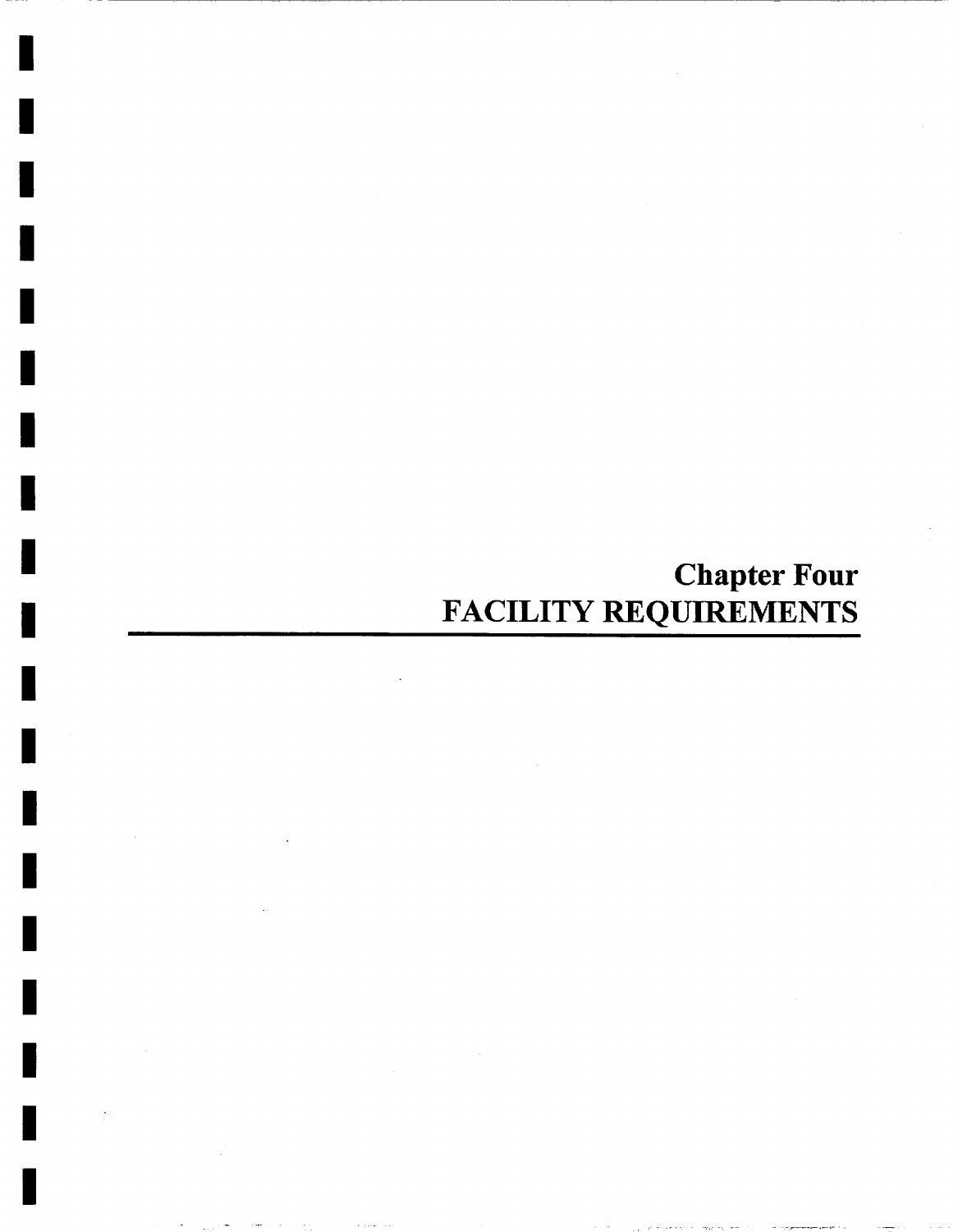

## **Chapter Four FACILITY REQUIREMENTS**

**I** 

**I** 

**I** 

**I** 

**I** 

**I** 

**I** 

**I** 

**I** 

**I** 

**I** 

**!** 

**I** 

**I** 

**I** 

**I** 

**I** 

**I** 

In order to properly plan for the future needs of St. Johns Industrial Air Park, it is necessary to translate the projected aviation demands into specific types and quantities of facilities that will be required to serve these needs.

This chapter uses the results of the aviation demand forecasts developed in the previous chapter to determine the future airport facility requirements. Established planning criteria have been applied to the various demand parameters to determine the specific facility requirements for the airfield, as well as the general aviation terminal areas of the airport.

The Facility Requirements Chapter is intended to identify in general terms the deficiencies in existing facilities and outline what new facilities will be needed to accommodate forecast demands. Once

these facility requirements are clearly established, alternatives for providing these facilities can be evaluated in the next chapter to determine the most efficient and cost-effective means of achieving the Master Plan objectives.

## **ATRSIDE**  FACILITY REQUIREMENTS

Airside facility requirements include those facilities directly related to the arrival and departure of aircraft:

- **\*** Runways
- , Taxiways
- Airfield Instrumentation and Lighting

The selection of the appropriate FAA design standard for the development of airfield facilities is based primarily upon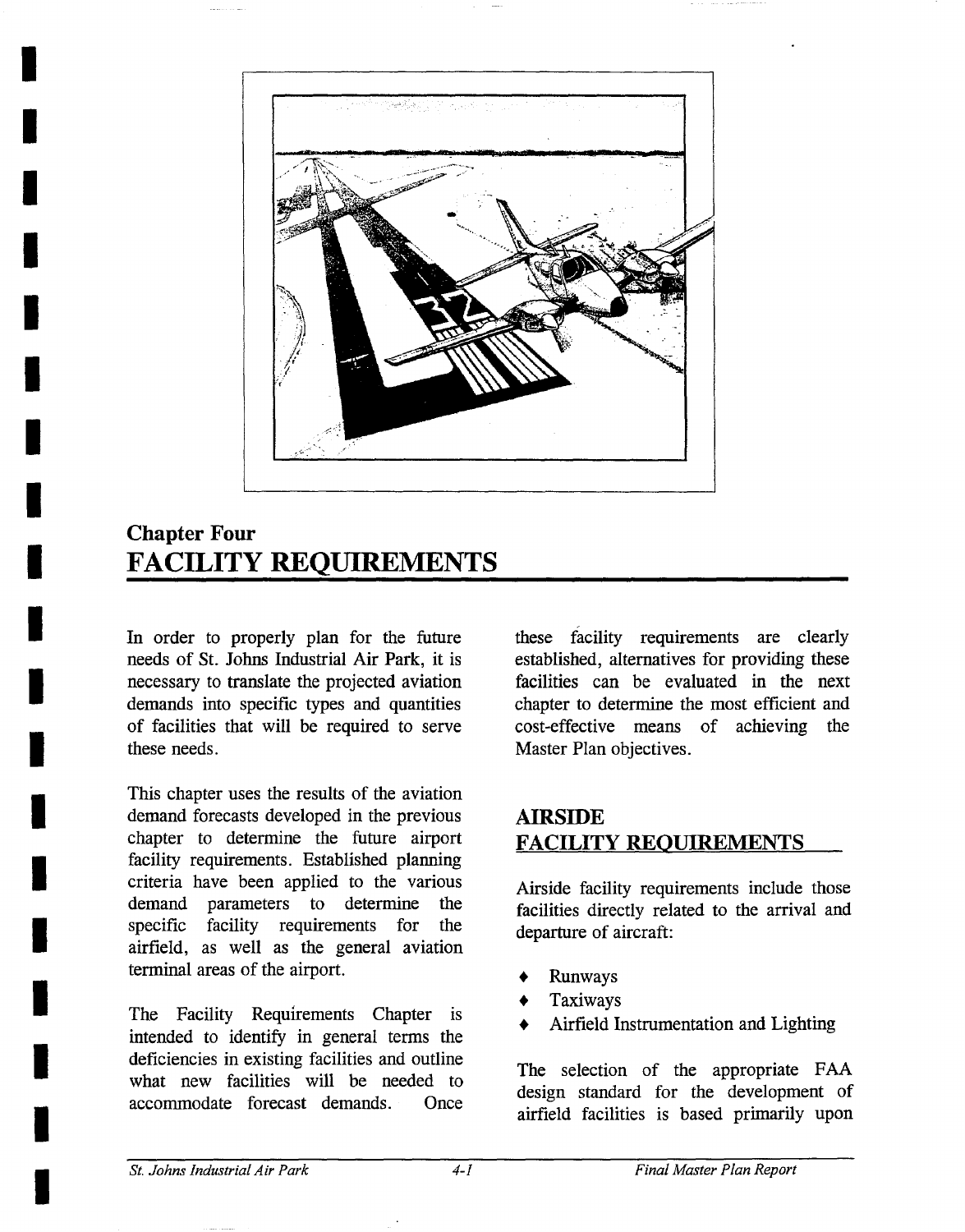the characteristics of the most demanding aircraft expected to use the airport. The most critical characteristics are the approach speed and the wingspan of the critical aircraft anticipated to use the airport both today and in the future. The planning for future aircraft use is particularly important because design standards are used to plan separation distances between facilities that could be extremely costly to relocate at a later date.

**I** 

**I** 

**I** 

**I** 

**I** 

**I** 

**I** 

**I** 

**I** 

**I** 

**I** 

**I** 

**I** 

**I** 

**I** 

**I** 

**I** 

**I** 

**I** 

According to 'Airport Design,' FAA Advisory Circular 150/5300-13, aircraft are grouped into five categories based upon their certificated approach speed. These categories range from Category A for slower single engine piston aircraft, to Category E for supersonic jet aircraft. The predominant aircraft using St. Johns Industrial Air Park today, fall into Categories A and B (approach speeds less than 121 knots).

The same advisory circular also defines six Airplane Design Groups (ADG's) according to the physical size of the aircraft. The airplane's wingspan is the principal characteristic affecting design standards. Airplane Design Groups range from Group I for small aircraft with wingspans less than 49 feet to Group VI for the largest cargo aircraft. The majority of aircraft using St. Johns Industrial Air Park fit into Groups I and II (wingspans less than 79 feet).

St. Johns Industrial Air Park is classified by the FAA in its *National Plan of Integrated Airport Systems (NPIAS)* as a General Aviation Airport. The design classification, the forecast activity at the airport, and the growth of the region clearly indicates the need to develop airport facilities beyond their current capabilities.

The forecasts of future aviation activity at St. Johns Industrial Air Park indicate that the airport should continue to be planned as *a General Aviation* airport, however, additional facilities will be necessary to accommodate more and possibly larger aircraft in the future.

In planning the future of St. Johns Industrial Air Park, the widest possible range of operating requirements and capabilities have been retained. This will provide maximum flexibility to develop the airport beyond the projected needs and the ability to respond to unforeseen events. This "built-in" flexibility can be achieved without sacrificing utility or economy, or over designing airfield facilities. However, it should be noted that external factors yet to be considered may impose physical, technical, or economic constraints on the recommended airport development.

In accordance with the FAA design criteria established in 'Airport Design,' St. Johns Industrial Air Park will be designed to accommodate aircraft in Airplane Design Group II (ADG II) which includes aircraft with wingspans up to 79 feet and Approach Category B which includes aircraft with landing approach speeds of less than 121 knots.

Airport design specifications are more specifically determined by analyzing the aircraft mix and determining the most demanding airplane(s) to be accommodated. Although one aircraft may determine runway length, another may define runway pavement strength or other appropriate design parameter. The following paragraphs detail the criteria used to establish airfield dimensions, capabilities, and requirements.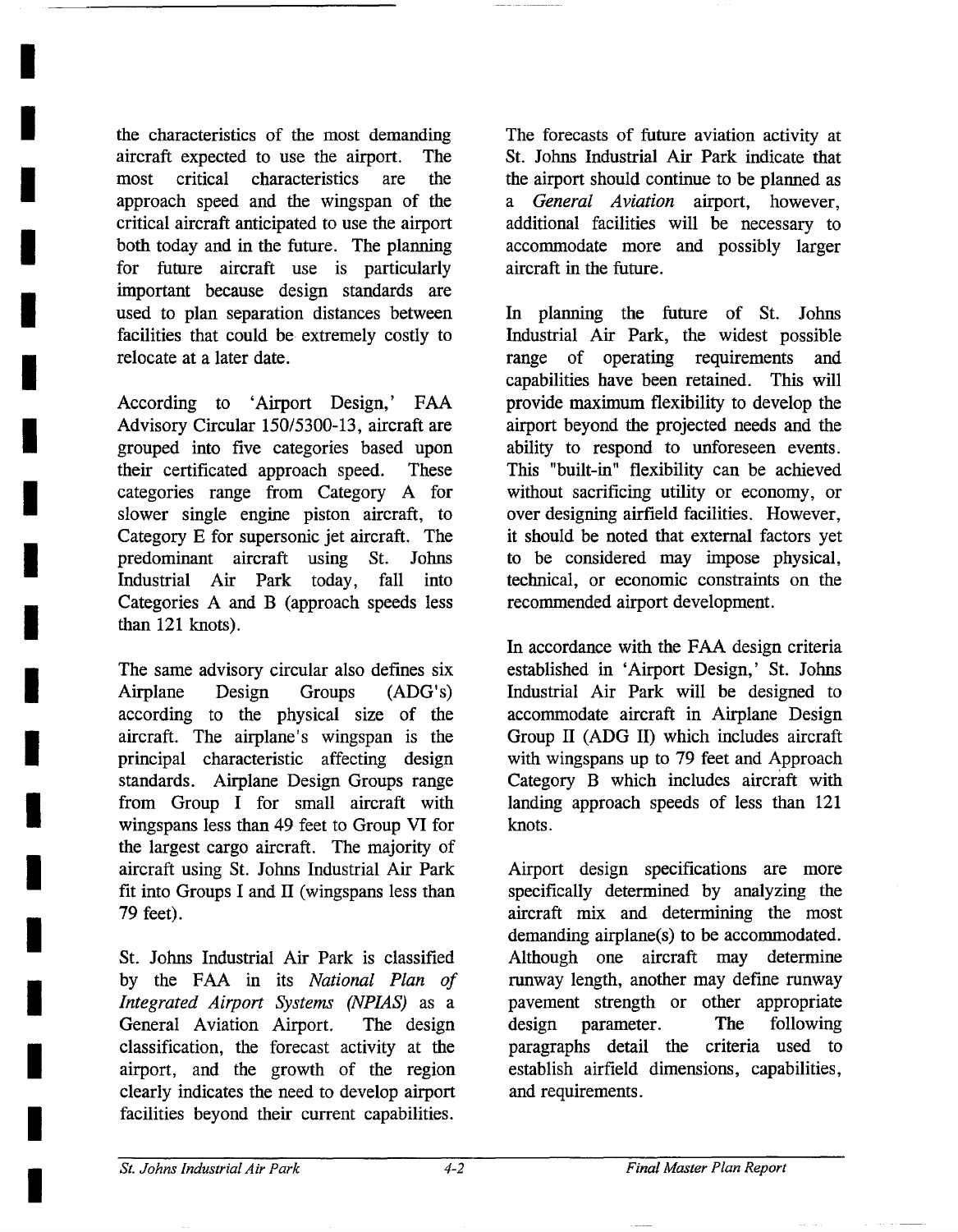#### RUNWAYS

**I** 

**I** 

**I** 

**I** 

**I** 

**I** 

**I** 

**I** 

**I** 

**I** 

**I** 

**I** 

**I** 

**I** 

**I** 

**I** 

**I** 

**I** 

**I** 

The adequacy of the existing runway system was analyzed from a number of perspectives including runway orientation, runway length, and pavement strength. From the prevailing local conditions and the forecast of aviation activity, the requirements for runway improvements were determined for St. Johns Industrial Air Park.

#### *Runway\_ Orientation*

The existing runway system at St. Johns Industrial Air Park consists of a paved runway aligned generally northeast/ southwest (Runway 3-21) and a paved runway aligned northwest/southeast (Runway 14-32). As a general rule, the primary runway is oriented, as closely as practical, in the direction of the prevailing winds. It is most desirable for aircraft to land directly into the wind whenever possible. This reduces the amount of runway required to stop the airplane and eliminates undesirable crosswinds. Aircraft are able to operate within a reasonable margin of safety as long as the crosswinds do not become excessive.

Crosswinds can be broken down into two components; a component parallel to the runway, and a component perpendicular to the runway. For planning and design purposes, crosswinds are considered excessive when the component of the winds perpendicular to the runway (crosswind) exceeds 15 miles per hour (13 knots) for aircraft over 12,500 pounds gross takeoff weight and at 12 miles per hour (10.5 knots) for smaller aircraft.

Federal Aviation Administration planning standards indicate that an airport should be planned with the capability to operate under year round wind conditions at least 95 percent of the time. This can often require more than a single runway depending on the wind patterns in the local area.

An analysis of historical wind data for 1989 at St. Johns Industrial Air Park indicates that Runway 14-32 provides 81.4% and 89.8% coverage for 12 and 15 mph crosswind components, respectively. Runway 3-21 provides coverage of 91.1 percent for 12 mph and 96.7 percent for 15 mph winds. Neither of the existing runways individually can provide satisfactory crosswind coverage, however, these two runways combined provide 96.4 and 98.9 percent crosswind coverage for 12 and 15 mph crosswinds, respectively. The stronger winds are predominantly out of the south and would favor the use of Runway 14 or Runway 21. *Table 4.1* presents the data that these crosswind coverages are based upon.

#### *Runway Length*

The ultimate runway length will determine the types of aircraft that will be able to operate at St. Johns Industrial Air Park. Runway length requirements are based upon four primary factors:

- The types of aircraft expected to use the runway.
- The mean maximum daily temperature of the hottest month.
- The airport elevation.
- The effective runway gradient.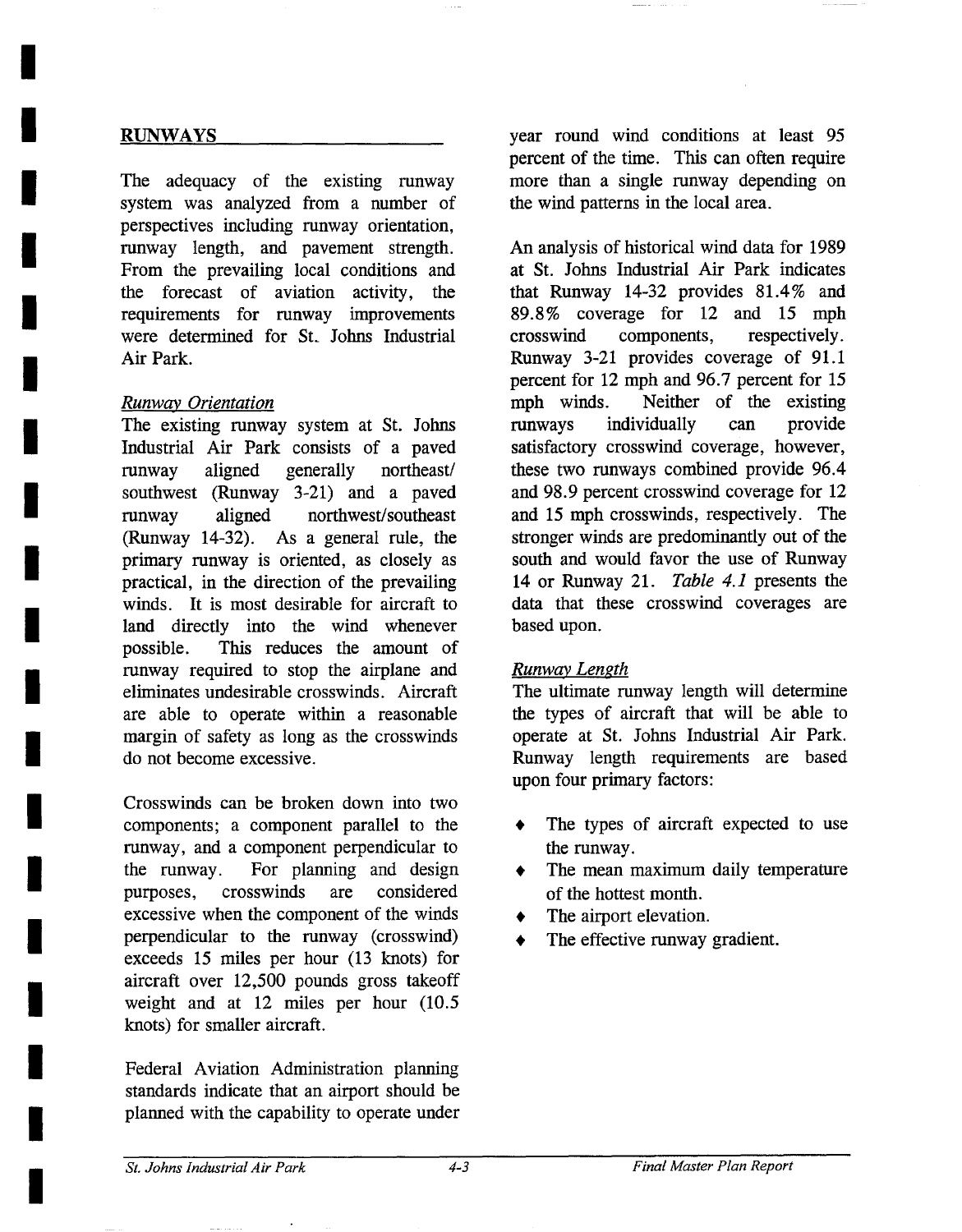#### **Table 4.1 Wind Data St. Johns Industrial Air Park (1989)**

| <b>Direction</b><br><b>Speed</b> | Calm  | $1 - 3$      | $4-6$                                | $7 - 10$                                  | $11 - 16$          | 17-21             | 22-27                                                                | 28-33      | 34-40      | 41       | Tota                                                                                            |
|----------------------------------|-------|--------------|--------------------------------------|-------------------------------------------|--------------------|-------------------|----------------------------------------------------------------------|------------|------------|----------|-------------------------------------------------------------------------------------------------|
| 10<br>20                         |       |              | .07<br>.22                           | .17                                       | .07<br>.17         | .05<br>.07        | .02                                                                  |            |            |          | 37<br>72<br>55<br>30<br>40<br>75<br>30<br>40<br>72<br>20<br>5<br>0<br>7<br>7<br>4<br>6<br>5<br> |
| 30                               |       | .07          | 25                                   | $\frac{.22}{.27}$                         | .07                |                   |                                                                      |            |            |          |                                                                                                 |
| 40                               |       | .02          | 20                                   | $\frac{22}{12}$                           | .05                | .05               |                                                                      |            |            |          |                                                                                                 |
| 50<br>60                         |       |              | $\overline{.12}$<br>$\overline{.10}$ | $\overline{.15}$                          | .02<br>.05         | .02               | .02<br>.05                                                           |            | .02        |          |                                                                                                 |
| 70                               |       |              | .05                                  | $.07$<br>$.12$                            | .05                |                   |                                                                      |            |            |          |                                                                                                 |
| 80                               |       |              | $\overline{.10}$                     |                                           | .02                |                   |                                                                      |            |            |          |                                                                                                 |
| 90<br>100                        |       |              | .12<br>.07                           | .02<br>.07                                | .02<br>.07         | .02               | .02                                                                  |            |            |          |                                                                                                 |
| 110                              |       |              | .02                                  | .07                                       |                    |                   |                                                                      |            |            |          |                                                                                                 |
| 120                              |       |              | $\overline{.12}$                     | $\frac{07}{05}$                           | .05                |                   |                                                                      | .02        |            |          |                                                                                                 |
| 130<br>140                       |       | .02          | .12                                  |                                           | .12                | .02<br>.05        | .02                                                                  | .02        |            |          |                                                                                                 |
| 150                              |       |              | .10<br>.15                           | $\frac{12}{27}$                           | .10                | $\overline{12}$   |                                                                      |            |            |          |                                                                                                 |
| 160                              |       | .02          | .10                                  | .87                                       | .40.65             | .25               | .02                                                                  | .05        |            |          |                                                                                                 |
| 170                              |       | .02          | .20                                  | 1.52                                      |                    | $\frac{.55}{.32}$ | .22                                                                  | .17        | .10<br>.35 | .0       | 3.49<br>6.85                                                                                    |
| 180<br>190                       |       |              | .42<br>.17                           | $\frac{1.97}{1.17}$<br>$.97$              | 1.84               |                   | $.55$<br>$.30$<br>$.20$<br>$.12$<br>$.05$<br>$.02$<br>$.02$<br>$.02$ | .35<br>.20 | .20        | .0<br>0. | 3.66                                                                                            |
| 200                              |       | .02          | .32                                  |                                           | $\frac{1.00}{.87}$ | $\frac{.55}{.55}$ |                                                                      | .10        | .05        | $\Omega$ | 3.11                                                                                            |
| 210                              |       |              | .20                                  | $.70$<br>$.32$<br>$.52$<br>$.42$<br>$.20$ | .52                |                   |                                                                      | .05        | .05        |          | $\begin{array}{c} 1.97 \\ 1.00 \\ -87 \end{array}$                                              |
| 220<br>230                       |       |              | $\overline{.17}$<br>.17              |                                           | .30<br>.07         | .12<br>.02        |                                                                      | .05        | .02        |          |                                                                                                 |
| 240                              |       | .02          | .42                                  |                                           |                    | .05               |                                                                      |            |            |          |                                                                                                 |
| 250                              |       | .02          | .15                                  |                                           | $\frac{.15}{.12}$  |                   |                                                                      |            |            |          |                                                                                                 |
| 260<br>270                       |       | .02          | .20                                  | .30<br>.10                                | .02                |                   |                                                                      | .02        |            |          | 1.10<br>52<br>55<br>55<br>15<br>40<br>50<br>1.12<br>57<br>7<br>                                 |
| 280                              |       | $.02 \\ .05$ | .12                                  |                                           | .02                |                   |                                                                      |            |            |          |                                                                                                 |
| 290                              |       |              | .20                                  | $\frac{.20}{.20}$                         | .07                | $.02 \\ .07$      |                                                                      |            |            |          |                                                                                                 |
| 300<br>310                       |       |              |                                      | $\overline{.40}$<br>.35                   | .25<br>.07         |                   |                                                                      | .07        |            |          |                                                                                                 |
| 320                              |       | .05          | $\frac{132}{15}$<br>$\frac{15}{37}$  |                                           | .07                | .02               | .02                                                                  |            |            |          |                                                                                                 |
| 330                              |       |              | $.55$<br>$.35$                       | $\frac{.32}{.60}$<br>.75                  | .07                | .02               | .02                                                                  |            |            |          |                                                                                                 |
| 340                              |       | .05          |                                      |                                           | .25                | .05               |                                                                      |            |            |          | 1.44                                                                                            |
| 350<br>360                       | 58.37 | .10<br>.10   | .52<br>.77                           | .87<br>1.64                               | .12<br>.45         | .07<br>.25        |                                                                      |            |            |          | $\frac{1.69}{3.21}$                                                                             |
|                                  |       |              |                                      |                                           |                    |                   |                                                                      |            |            |          |                                                                                                 |
| <b>TOTAL</b>                     | 58.37 | .65          | 7.74                                 | 16.46                                     | 8.24               | 4.68              | 1.74                                                                 | 1.12       | .80        | $\cdot$  | 100.                                                                                            |

Note: Data adjusted to construct a 24 hour wind rose from daily (8:00 am to 5:00 pm) wind observation records. Totals may not add due to rounding.

 $\bar{z}$ 

 $\ddot{\phantom{a}}$ 

**I** 

**I** 

**I** 

**I** 

*I*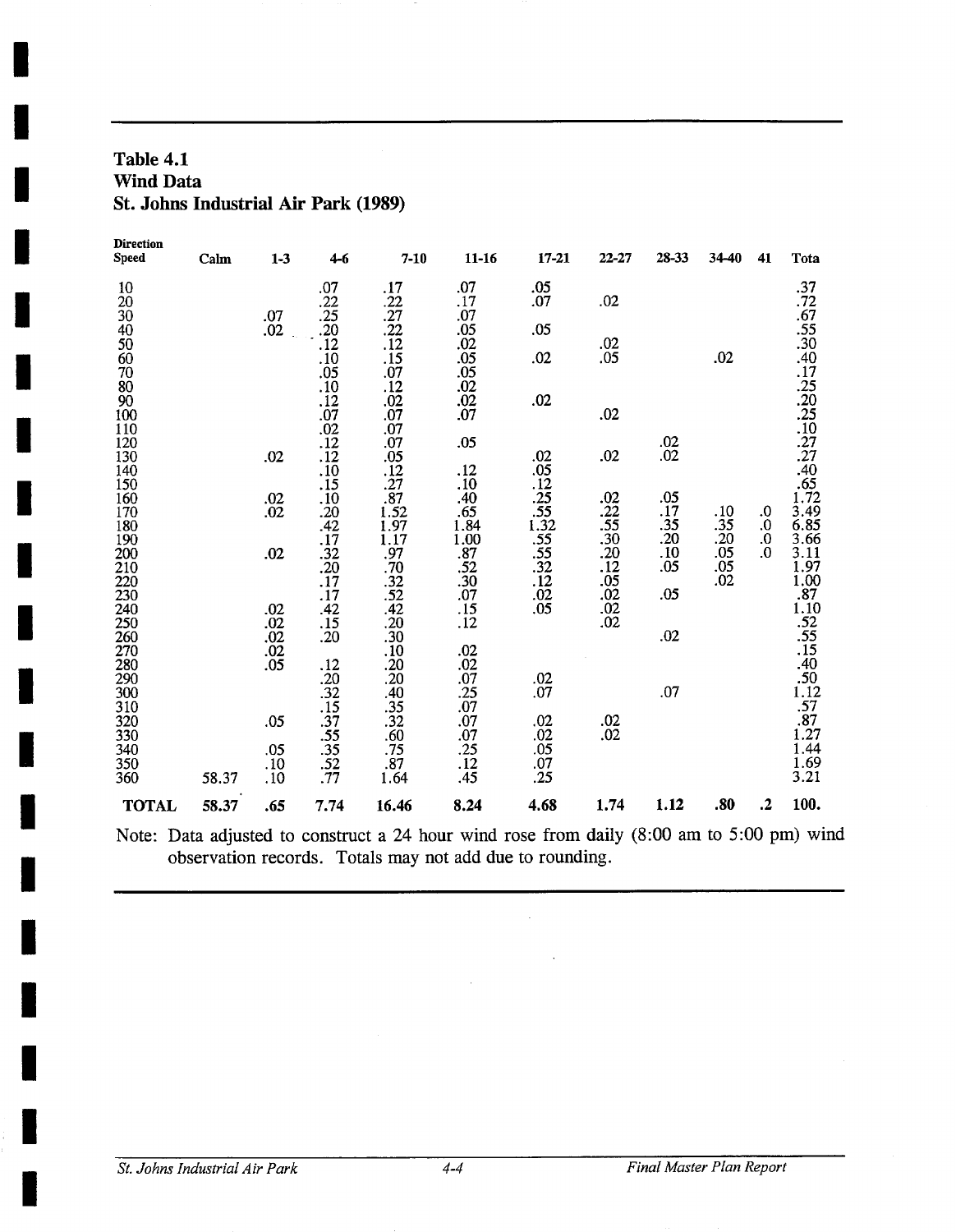At St. Johns Industrial Air Park, the mean maximum daily temperature of the hottest month (July) is 91 degrees Fahrenheit and the airport elevation is 5,733 feet above mean sea level (MSL). Runway 14-32 has an effective runway gradient of 0.038 percent sloping downward to the northwest and Runway 3-21 has an effective runway gradient of 0.235 percent sloping downward to the northeast.

**I** 

**I** 

**I** 

**I** 

**I** 

**I** 

**I** 

**I** 

**I** 

**I** 

**I** 

**I** 

**I** 

**I** 

**I** 

**I** 

**I** 

**I** 

**I** 

Given the above conditions of climate and topography, runway lengths can be calculated for various types and groupings of aircraft. According to FAA standards, the existing runway length of 5,323 feet for Runway 14-32 serves over 75% of the small aircraft fleet and the runway length of Runway 3-21 of 3,400 feet serves less than 75 % of the small aircraft fleet.

The standard runway lengths for the various categories of runways are shown in *Table 4.2.* Runway lengths for crosswind runways should be at least 80 percent of the primary runway length.

Runway length requirements for runways intended to serve large airplanes are not only determined by the previously mentioned climatological factors, but are also based on the percentage of the fleet the runway is expected to accommodate. The fleet percentage values are based on groupings of aircraft Weighing less than 60,000 pounds.

Additionally, the loading conditions (the percentage of useful load) under which these aircraft are expected to operate greatly influences the amount of runway required to operate safely from the airport. *Table 4.2* also illustrates the standard runway length requirements for St. Johns Industrial Air Park in order to accommodate various segments of the business jet or turboprop fleet under standard loading conditions.

Comparing the standard runway length requirements for the general aviation fleet, it is apparent that 7,200 feet of runway length should be provided to fully accommodate the widest possible range of general aviation demands. A 7,200-foot runway could accommodate 100 percent of the small general aviation fleet and 75 percent of the large aircraft fleet operating up to approximately 50 percent useful load.

While the entire 7,200 feet of runway length may not be required immediately, the existing 5,323 feet is inadequate to accommodate certain small aircraft currently operating at St. John's Industrial Park under high temperature conditions. When aircraft are operating at less than maximum gross weight and/or during lower temperatures, less runway length is required. *Table 4.2* presents runway length requirements which are based on aircraft operating at maximum gross takeoff weights at the mean maximum temperature of the hottest month.

Based on the data contained in *Table 4.2 a*  minimum of 5,050 feet of runway should be provided at St. Johns Industrial Air Park. The optimum runway length of 7,200 feet should ultimately be provided, when business jet activity reaches approximately ten percent of annual operations.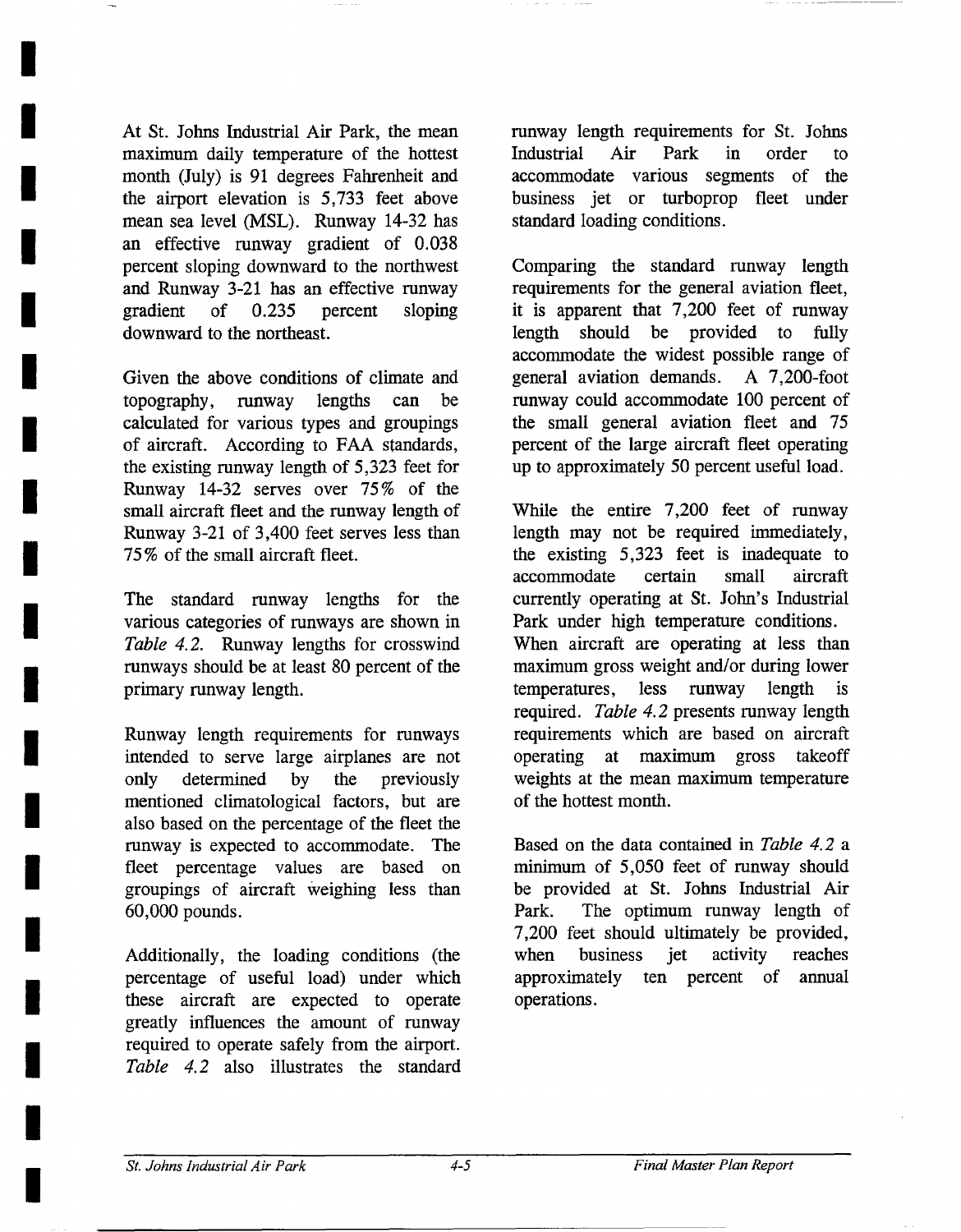#### **I Table 4.2 Runway Length Requirements St. Johns Industrial Air Park**

**I** 

**I** 

**I** 

**!** 

**I** 

**!** 

**!** 

**I** 

**I** 

**i** 

**I** 

**I** 

**!** 

**I** 

**I** 

**I** 

**!** 

*I* 

|                                                        | <b>Small Aircraft Runways</b>                              | Runway<br><u>Length</u> |
|--------------------------------------------------------|------------------------------------------------------------|-------------------------|
| 75 Percent of Small Airplanes                          | 5,050 ft.                                                  |                         |
|                                                        | 95 Percent of Small Airplanes                              | 7,160 ft.               |
|                                                        | 100 Percent of Small Airplanes                             | 7,160 ft.               |
| 100 Percent of Small Airplanes - 10 or more Passengers | 7,160 ft.                                                  |                         |
| Percent of<br>Jet Fleet                                | <b>Large Aircraft Runways</b><br>Percent of<br>Useful Load | Runway<br>Length        |
| 75                                                     | 60                                                         | 7,550 ft.               |
| 75                                                     | 90                                                         | $9,100$ ft.             |
| 100                                                    | 60                                                         | 11,500 ft.              |
| 100                                                    | 90                                                         | 11,500 ft.              |

#### *Runway Width*

Runway width requirements are determined **based** on a combination of aircraft wingspan and approach speed, and runway visibility minimums. Runways intended to serve aircraft in ADG I, and approach categories A & B with visual or nonprecesion instrument approaches with visibility minimums not lower than 3/4 statute mile should be a minimum of 60 feet wide.

Runways intended to serve ADG II aircraft, Approach Category C or D, or have instrument approach minimums lower than 3/4-statue mile should be at least 75 feet wide. Both runways at St. John's Industrial Air Park should be planned to be 75 feet wide to accommodate ADG II and Approach Category B aircraft.

#### *Runway Pavement Strength*

Although a recent pavement report indicates that both runways at St. Johns Industrial Air Park have a weight bearing capacity for aircraft greater than 12,500 pounds, the runways have an actual rated pavement strength of 12,500 pounds Single Wheel (SWL). A 12,500 pound pavement strength permits unlimited use by small aircraft and occasional use by large aircraft. The ultimate recommended pavement strength for the runways at St. Johns Industrial Air Park s is 12,500 pounds (SWL).

#### TAXIWAYS

Taxiways are constructed primarily to facilitate aircraft movement between the runway system and the terminal area. Some taxiways are necessary simply to provide access between the parking apron and runways, whereas others become necessary as activity increases to relieve traffic congestion and provide more efficient circulation around the airfield.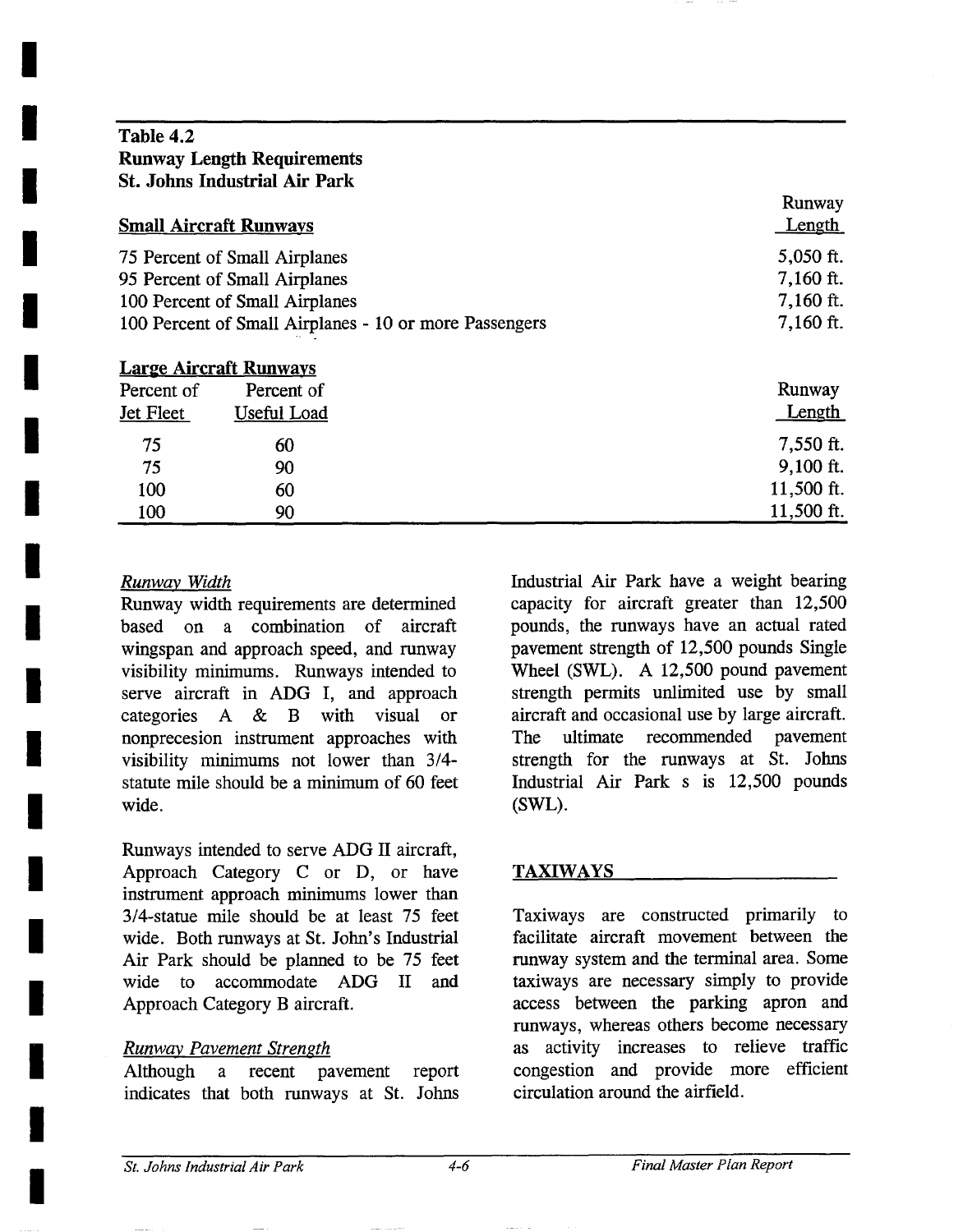Each runway should have a full length parallel taxiway situated so as to minimize taxiway distances and runway crossings. Taxiways should also provide the most direct route from the terminal area to the runway in use.

**I** 

**I** 

**I** 

**I** 

**I** 

**I** 

**I** 

**I** 

**I** 

**I** 

**I** 

**I** 

**I** 

**I** 

**I** 

**I** 

**I** 

**I** 

**I** 

In addition, there should also be a sufficient number of exit taxiways to minimize runway occupancy times. These exit taxiways should be strategically located along the runway for the types of aircraft expected to use the runway. Taxiways that will serve ADG II aircraft should be a minimum of 35 feet wide. Taxiways should be designed to have the same pavement strengths of the runway they serve.

Taxiways designed to serve only small general aviation aircraft in ADG I can be reduced to 25 feet in width. Taxiways used exclusively by small aircraft should have a minimum pavement strength of 12,500 pounds (SWL).

Taxiways A and B (parallel to runways), as well as associated connecting taxiways, should be maintained at 35 feet in width at St. Johns Industrial Air Park.

#### AIRFIELD INSTRUMENTATION AND LIGHTING

Navigation aids provide two primary services to airport operations; precision guidance to a specific runway; or nonprecision guidance to a runway or the airport itself.

The basic difference between a precision and nonprecision navigational aid is that the former provides electronic descent, alignment (course), and position guidance while the nonprecision navigational aid provides only alignment and position information. The necessity of such equipment is usually determined by design standards predicated on safety considerations and operational needs. The type, purpose and volume of aviation activity expected at the airport are factors in the determination of the eligibility of the airport for navigational aids.

Airport and runway navigational aid requirements are based upon FAA recommendations as described in Airway Planning Standards Number One, DOT/FAA Handbook 7031.2B, and 'Airport Design.'

The existing navigational aid (NAVAID) for St. Johns Industrial Air Park is a Very High Frequency Omni-Directional Range (VOR) located southeast of the airport. The VOR is used for both en route and terminal navigation.

An instrument approach procedure has been established that uses this NAVAID as the basis for navigation. The VOR-A approach is a nonprecision circling approach to the airport from the southeast. This approach procedure provides visibility as low as 1 statute mile.

As aviation activity increases and Global Positioning System (GPS) technology continues to be implemented in general aviation, instrument approaches to runways may be improved to provide additional capabilities and safety during IFR conditions. In the future, a nonprecision instrument approach aid capable of providing a straight-in approach procedure should be provided.

Visual approach glide path indicator lights are a system of lights which provide visual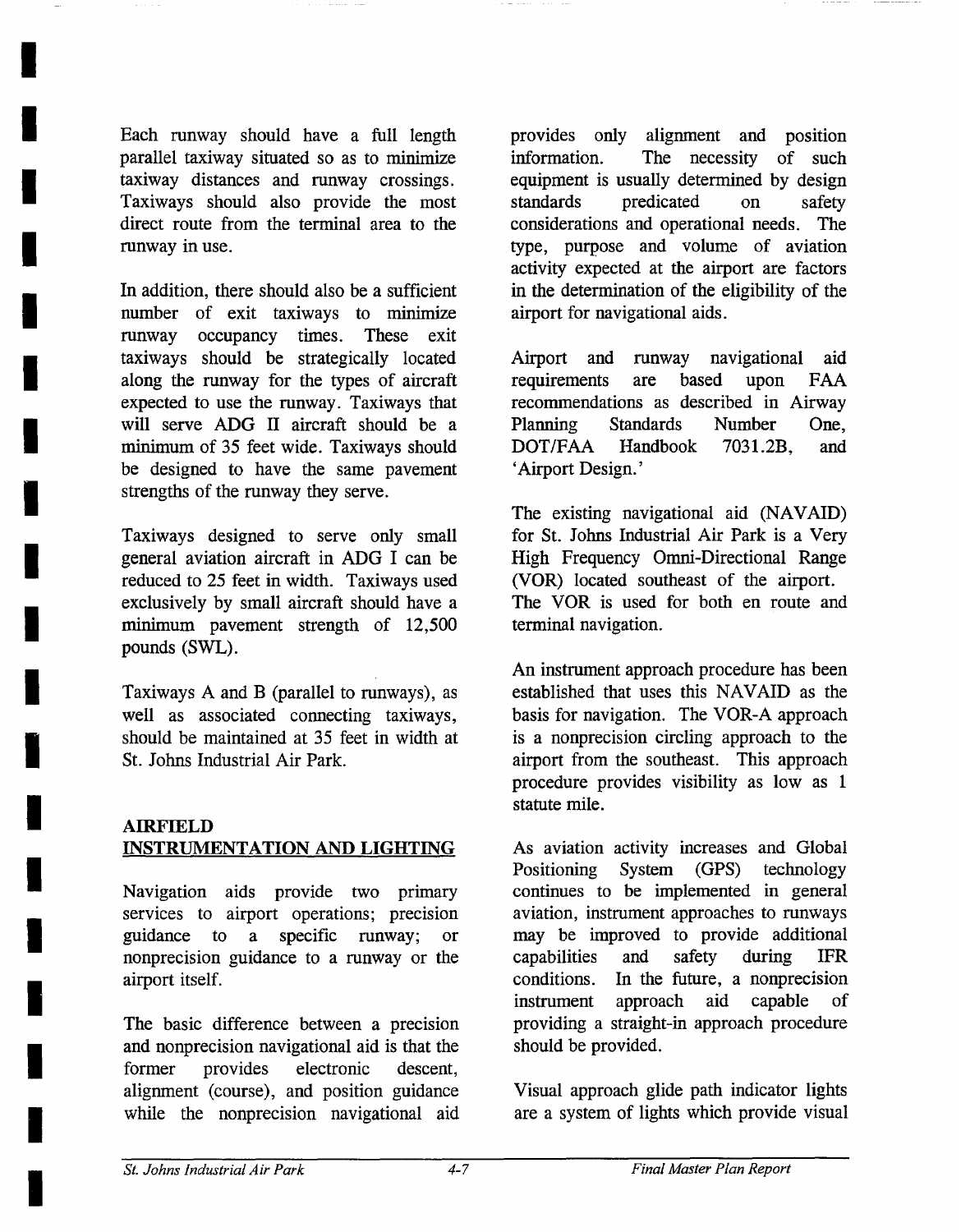descent guidance information during an approach to the runway. Currently only Runway 14-32 is equipped with Precision Approach Path Indicators (PAPI). PAPI's, or other approved visual approach aids, should be planned for the approach end of all runways.

**I** 

**I** 

**I** 

**I** 

**I** 

**I** 

**I** 

**I** 

**I** 

**I** 

**I** 

**I** 

**I** 

**I** 

**I** 

**I** 

**I** 

**!** 

**!** 

Runway End Identifier Lights (REIL) are installed to provide rapid and positive identification of the approach end (threshold) of a runway. REIL's are typically installed on instrument runways or runways that need a highly conspicuous means of identification due to a complex environment. Currently, only Runway 32 at St. Johns Industrial Air Park is equipped with REIL. REIL's should also be installed on Runway 14.

The existing runway and taxiway lighting systems at St. Johns Industrial Air Park are limited to Medium Intensity Runway Edge Lighting (MIRL) on Runway 14-32. This lighting system is recommended for all visual and nonprecision instrument runways intended to be used at night or during low light or visibility conditions. Ultimately, Runways 3-21 should also be equipped with MIRL.

Medium Intensity Taxiway Edge Lights (MITL) should ultimately be installed on all taxiways. Installation of reflective edge markers along all sections of unlighted pavement is recommended as a low cost interim measure prior to installation of edge lights. These reflective markers will improve the safety of nighttime aircraft movements on the airport and help eliminate inadvertent taxiing off of paved surfaces.

### **LANDSIDE**  FACILITY REQUIREMENTS

Components of the general landside complex include the following types of facilities: aviation

- Hangars
- Parking Apron
- Terminal Building
- Automobile Parking
- Fuel Storage
- Utilities

The capacities and capabilities of the various components of the existing terminal area are examined in relation to projected demand to identify future landside facility needs.

#### **HANGARS**

The demand for hangar facilities is dependent upon the number and types of aircraft expected to be based at the airport. Actual percentages of based aircraft desiring hangar facilities will vary across the country as a function of local climatic conditions, airport security, and owner preferences. This percentage will also vary with value and sophistication of the aircraft, and will typically range anywhere from 30 to 80 percent of based aircraft.

Hangar facilities are generally classified as conventional hangars, T-hangars, or shades. These different types of hangar facilities offer varying degrees of privacy, security, and protection from the elements. The existing hangar facilities at St. Johns Industrial Air Park are of the T-hangar type (4 spaces) and small Box hangars (2 structures) and are currently occupied. St.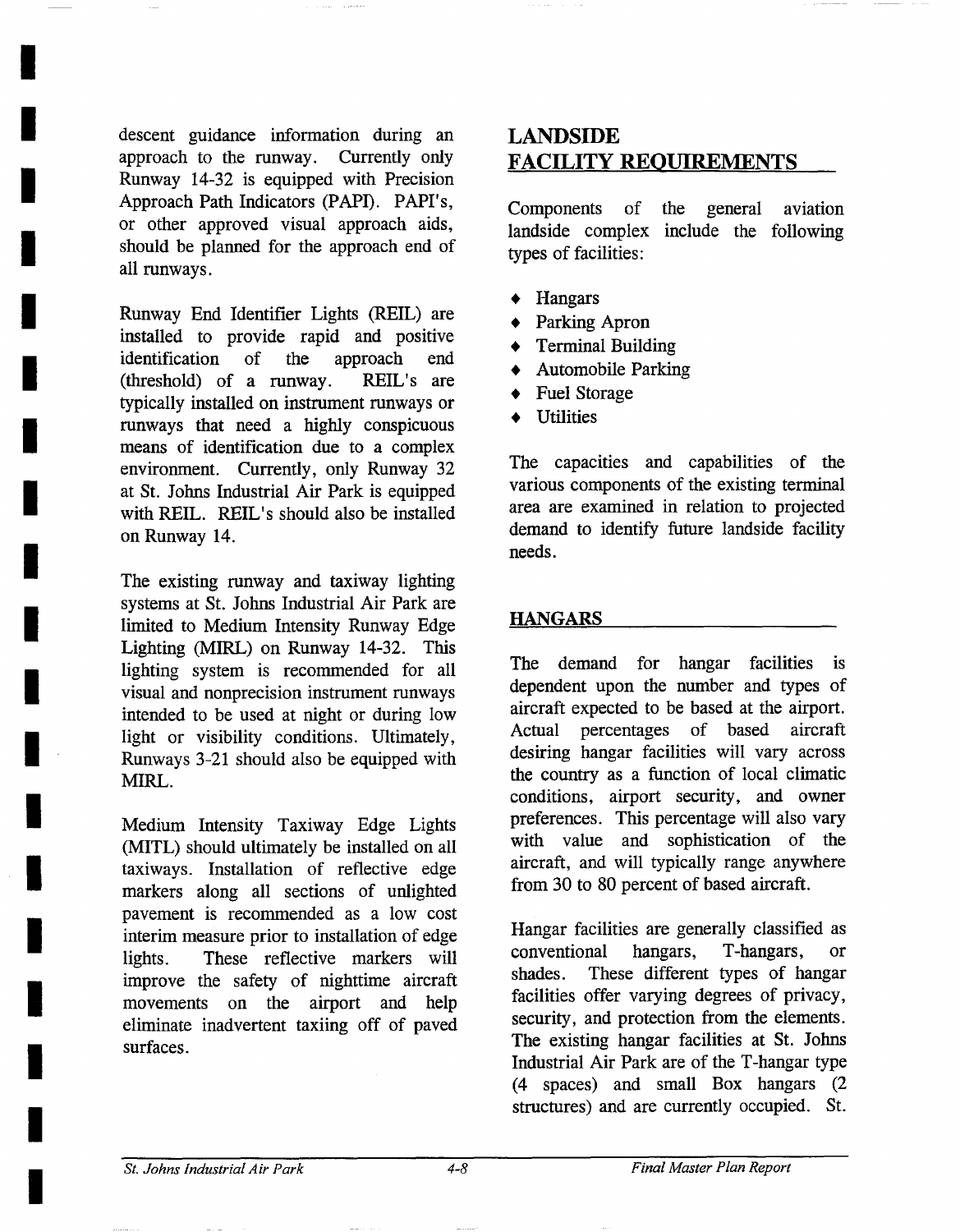Johns Industrial Air Park currently has 10 based aircraft and 6 aircraft are currently stored in hangars. The existing hangars are old, in poor condition and located in a remote area of the airport. Due to the wide range of climatic conditions that occur in the St. Johns area, which are frequently severe, a majority of aircraft owners are expected to desire hangar space.

**I** 

**I** 

**I** 

**I** 

**I** 

**I** 

**I** 

**I** 

**I** 

**I** 

**I** 

**I** 

**I** 

**I** 

**I** 

**I** 

**I** 

**i** 

For planning purposes, it was assumed that 50 percent of the single engine, and 100 percent of the twin-engine, helicopters, and turbine-powered aircraft would desire hangar storage. Further, it was assumed that all individual aircraft storage would occur in T-hangars or small private hangars. Space for several of the based aircraft will also be provided for in conventional maintenance hangar capacity. This maintenance hangar area will be in addition to the individual hangar facilities, and can often be provided by an FBO.

*Table 4.3* outlines the projected hangar requirements throughout the planning period. A planning standard of 1,250 square feet per aircraft was used for individual hangar storage. Space requirements for conventional hangar storage are based upon 1,000 square feet for piston and rotor aircraft and 2,000 square feet for turbine powered aircraft. In addition, hangar service area is estimated at 15 percent of the total hangar storage area available. Additional conventional and Thangar facilities will be required throughout the planning period.

#### **Table 4.3 Hangar Facilities St. Johns Industrial Air Park**

|                                 | <b>Existing</b> | 2000 | 2005 | 2010 | 2015 |
|---------------------------------|-----------------|------|------|------|------|
| <b>Based Aircraft:</b>          | 10              | 14   | 18   | 22   | 25   |
| Single Engine                   | 10              | 14   | 16   | 19   | 21   |
| Multi-Engine                    | 0               | 0    |      |      | 2    |
| Helos & Turbine                 | 0               | 0    |      |      | 2    |
| <b>Aircraft to be Hangared:</b> | 6               |      | 10   | 13   | 15   |
| Single Engine                   | 6               |      | 8    | 10   | 11   |
| Multi-Engine                    | $\bf{0}$        | 0    |      | 2    | 2    |
| Helos & Turbine                 | 0               | O    |      |      |      |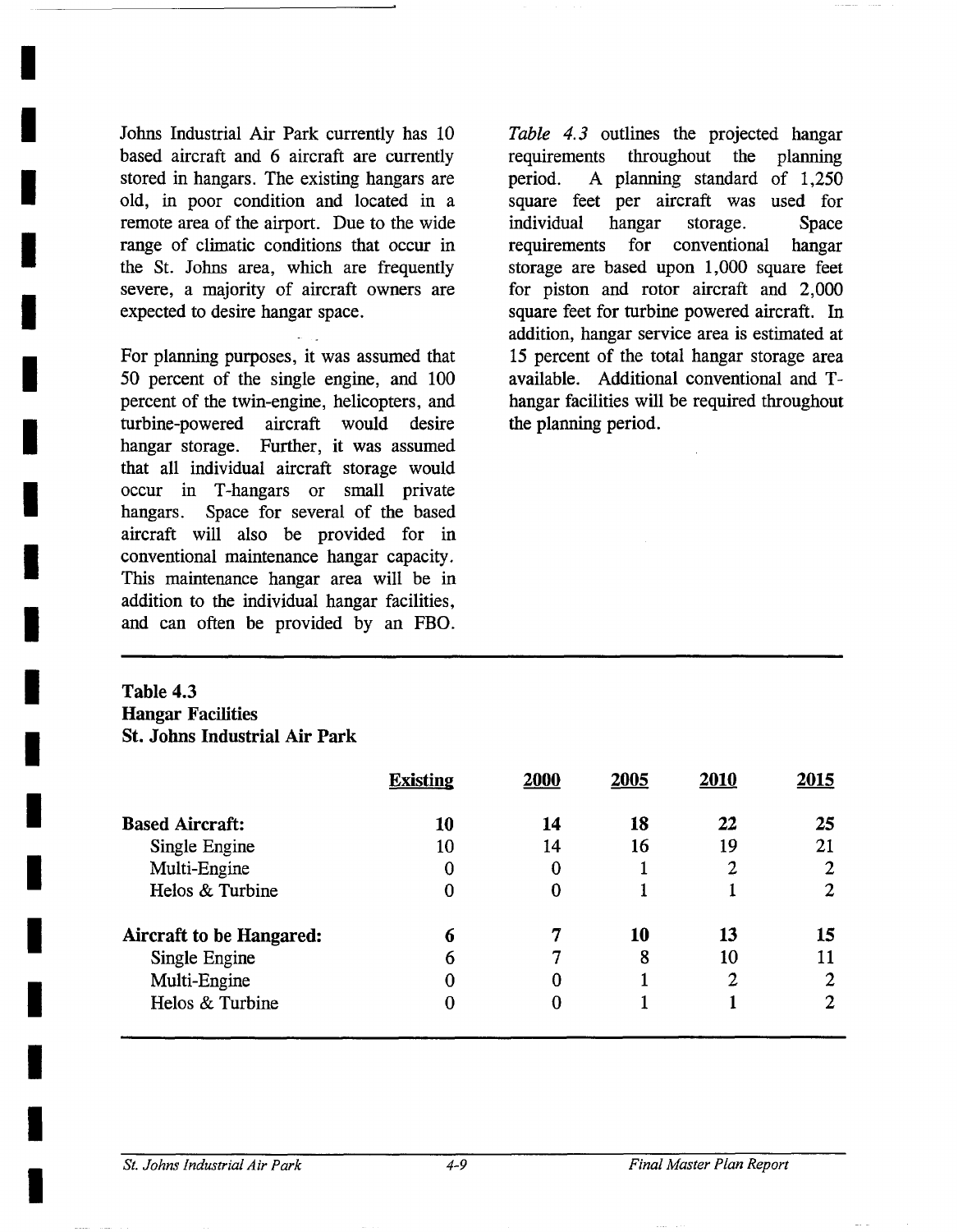#### AIRCRAFT PARKING APRON

**I** 

**I** 

**!** 

**I** 

**I** 

**I** 

**I** 

**I** 

**I** 

**!** 

**I** 

**I** 

**i** 

**l** 

**I** 

**I** 

**I** 

**I** 

**I** 

Adequate aircraft parking apron should be provided to accommodate those local aircraft not stored in hangars as well as all transient aircraft under most conditions. At St. Johns Industrial Air Park, apron and tiedowns for both local and transient aircraft are colocated on the existing apron.

Transient aircraft parking should be located nearest the terminal building and fuel facilities for convenience and service, while local parking may be located further away. Local and transient parking areas may be contiguous but should not be mixed, particularly when activity increases.

Transient parking requirements can be determined from a knowledge of busy-day operations. The number of transient spaces required at St. Johns Industrial Air Park was determined to be about 25 percent of the busy-day itinerant operations. A planning criterion of 300 square yards per based aircraft and 360 square yards per transient aircraft was used for the apron space requirements presented in *Table 4.4.*  The analysis indicates a need for additional transient parking apron throughout the planning period.

Of the 40 aircrafts currently available at St. Johns Industrial Air Park, ten (10) are considered local aircraft parking and the remaining thirty (30) are for transient aircraft parking. Currently, only four (4) of the ten (10) based aircraft require apron parking. In 2015, a total of ten (10) of the twenty-five (25) forecast based aircraft will require apron parking. Therefore, based aircraft parking should be adequate through the planning period. Since there are currently thirty (30) tiedowns allocated for

transient parking, the 2015 forecast of twenty-six (26) transient aircraft tiedowns needed will also be accommodated.

#### TERMINAL BUILDING

General aviation terminal buildings serve several functions. Space is required for administrative and management offices, pilot's lounge and flight planning area, meeting facilities, food services, storage rooms, restrooms and various other needs. This space is not necessarily limited to a single building. In the case of St. Johns Industrial Air Park, all of these facilities and services are currently being provided in the existing terminal building.

The methodology utilized to examine terminal building capacity generally relates square footage requirements for terminal facilities based on the number of design hour general aviation pilots and passengers. Space requirements were determined using 100 square feet per design hour pilot and passenger. *Table 4.5* outlines the terminal space requirements for terminal facilities at St. Johns Industrial Air Park during the planning period. Terminal facilities and services may be provided in more than one location, and by more than one provider.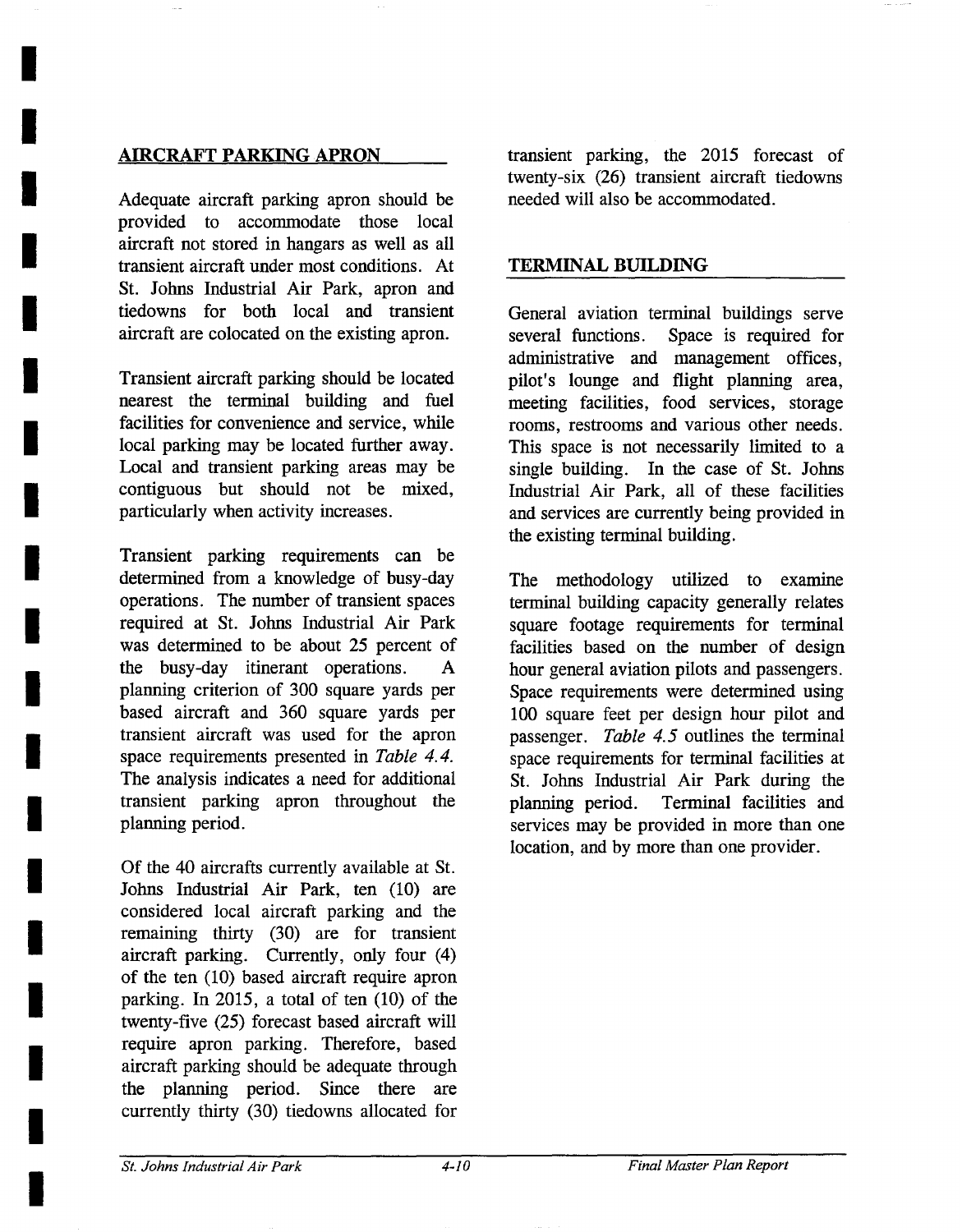#### **Table 4.4 Aircraft Parking Apron Requirements St. Johns Industrial Air Park**

**I** 

**I** 

**i** 

**I** 

**I** 

**I** 

**I** 

**I** 

**I** 

**i** 

**I** 

**I** 

**I** 

**I** 

**i** 

**I** 

**I** 

**I** 

*I* 

|                                      |                        | <b>Demand</b>   |       |       |       |       |
|--------------------------------------|------------------------|-----------------|-------|-------|-------|-------|
|                                      | <i><b>Capacity</b></i> | <b>Existing</b> | 2000  | 2005  | 2010  | 2015  |
| Local Apron:                         |                        |                 |       |       |       |       |
| <b>Local Parking Positions/</b>      |                        |                 |       |       |       |       |
| Non-hangared Aircraft                | 10                     | 4               | 7     | 8     | 9     | 10    |
| Tiedown/Apron Area (s.y.)            | 3,730                  | 1,200           | 2,100 | 2,400 | 2,700 | 3,000 |
| <b>Transient Ramp:</b>               |                        |                 |       |       |       |       |
| <b>Busy-Day Itinerant Operations</b> | <i>120</i>             | 48              | 64    | 78    | 90    | 104   |
| <b>Transient Parking Positions</b>   | 30                     | 12              | 16    | 19    | 22    | 26    |
| Tiedown/Apron Area (s.y.)            | 13,210                 | 10,800          | 5,760 | 6,840 | 7,920 | 9,360 |
|                                      |                        |                 |       |       |       |       |
|                                      |                        |                 |       |       |       |       |

#### **Table 4.5 General Aviation Terminal Building St. Johns Industrial Air Park**

|                                                              |          | <b>Demand</b>   |       |       |       |              |  |
|--------------------------------------------------------------|----------|-----------------|-------|-------|-------|--------------|--|
|                                                              | Capacity | <b>Existing</b> | 2000  | 2005  | 2010  | <u> 2015</u> |  |
| Design Hour Passengers                                       |          |                 |       |       | 10    |              |  |
| Calculated Terminal Area by Design<br>Hour Passengers (s.f.) | 1,500    | 500             | 700   | 800   | 1.000 | 1,100        |  |
| Total Minimum Terminal Area (s.f.)                           | 1.500    | 1.500           | 1,500 | 1,500 | 1.500 | 1,500        |  |

Although terminal space requirements are usually based on a square footage per passenger basis, certain minimum facilities must be provided regardless of passenger volume. Due to the relatively small passenger volume at St. Johns Industrial Air Park, the per passenger demand figures in *Table 4.5* do not reflect reasonable space requirements until late in the planning period. A minimum general aviation terminal building capable of accommodating all necessary facilities and services, regardless of how small the passenger volumes, should consist of at least 1,500 square feet.

Various services and facilities can be provided in multiple structures by private and public sources, however, duplication of required facilities may make this undesirable. Therefore, public and private development must be closely coordinated to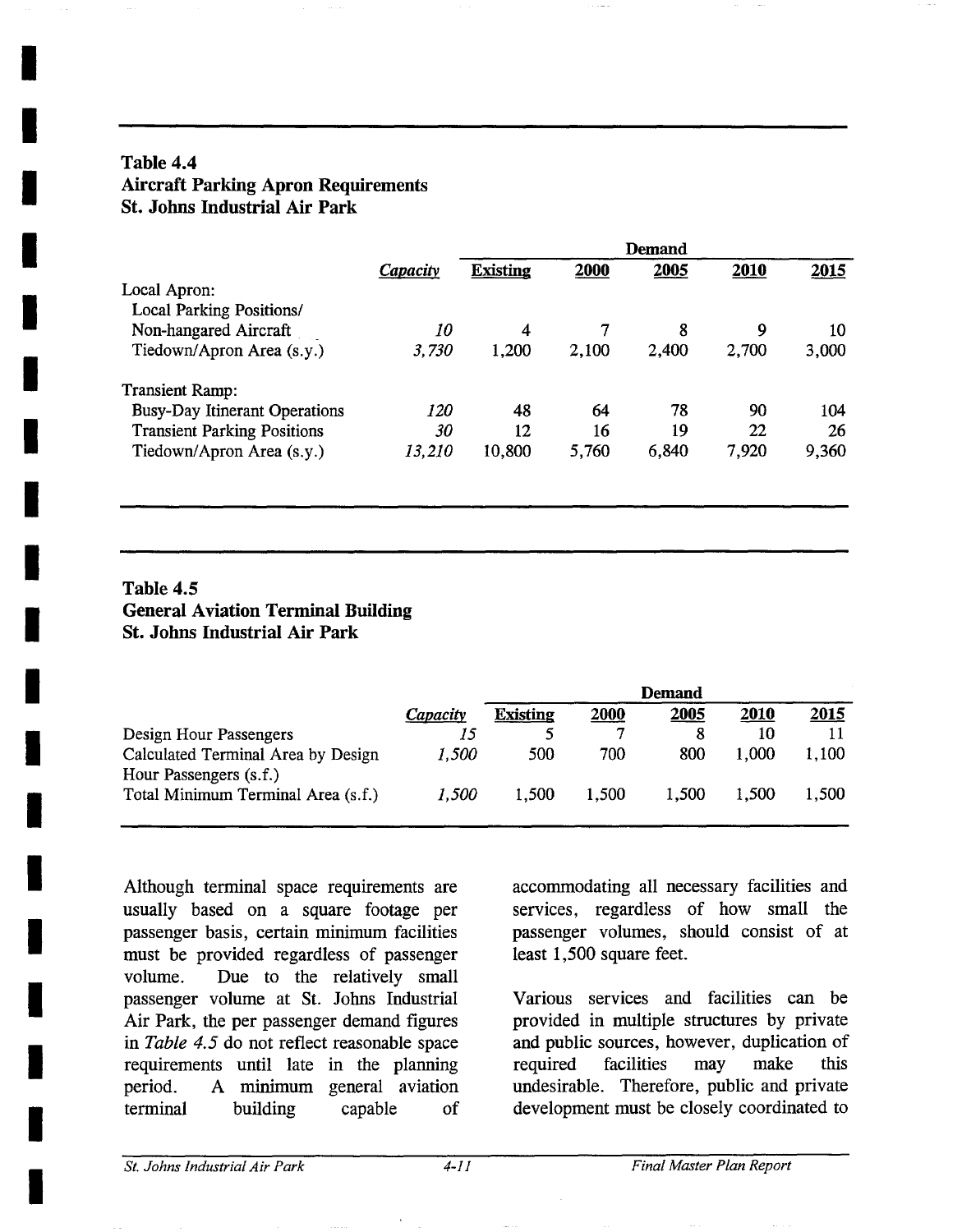provide the necessary facilities without over building.

#### **AUTOMOBILE PARKING**

**I** 

**I** 

**I** 

**I** 

**I** 

**I** 

**I** 

**I** 

**I** 

**I** 

**I** 

**I** 

**I** 

**I** 

**I** 

**I** 

**I** 

**I** 

*I* 

The requirements for short term (daily) public vehicle parking may also be determined as a function of the design hour pilots and passengers. The total number of parking positions are usually projected on the basis of 1.3 spaces per design hour passenger and 350 square feet per parking space.

*Table 4. 6* reflects parking facilities that are currently available and those that will be required in the future. Presently, there is approximately 5,000 square feet of unpaved parking area available which is capable of parking up to fourteen (14) vehicles. In the future, all subsequent landside development should provide adequate parking for its operations. These parking areas may be provided individually or in common with the other development depending on there proximity.

#### **Table 4.6 General Aviation Auto Parking Requirements St. Johns Industrial Air Park**

|                           | <b>Demand</b> |                 |       |       |       |       |  |
|---------------------------|---------------|-----------------|-------|-------|-------|-------|--|
|                           | Capacity      | <b>Existing</b> | 2000  | 2005  | 2010  | 2015  |  |
| Design Hour Passengers    |               |                 |       |       | 10    |       |  |
| <b>Total Auto Parking</b> | 14            | ~               | Q     | 10    |       | 14    |  |
| Auto Parking Area (s.f.)  | 5,000         | 2,450           | 3,150 | 3,500 | 4.550 | 4,900 |  |

#### FUEL STORAGE

The aircraft fuel storage facilities on the airport currently consist of two 10,000 gallon and one 5,000 gallon above ground tanks. These tanks are used for three grades of fuel. One tank is used to store Jet A fuel for turbine powered aircraft, one is used to store 100 Low Lead aviation grade fuel for piston powered aircraft and the third is used to store automotive grade fuel for airport vehicles.

Fuel consumption is directly related to the operational activity at an airport. General aviation fuel storage requirements typically average approximately 5.0 gallons per operation. Fuel storage capacity was calculated based on provision of a twoweek supply of fuel during the peak month of activity. These requirements are shown in *Table* 4. 7. The table shows fuel storage should be adequate during the planning period. At the current rate of consumption, there is capacity to store more than a 30 day supply of fuel. This level of storage capacity will lessen the effect of spot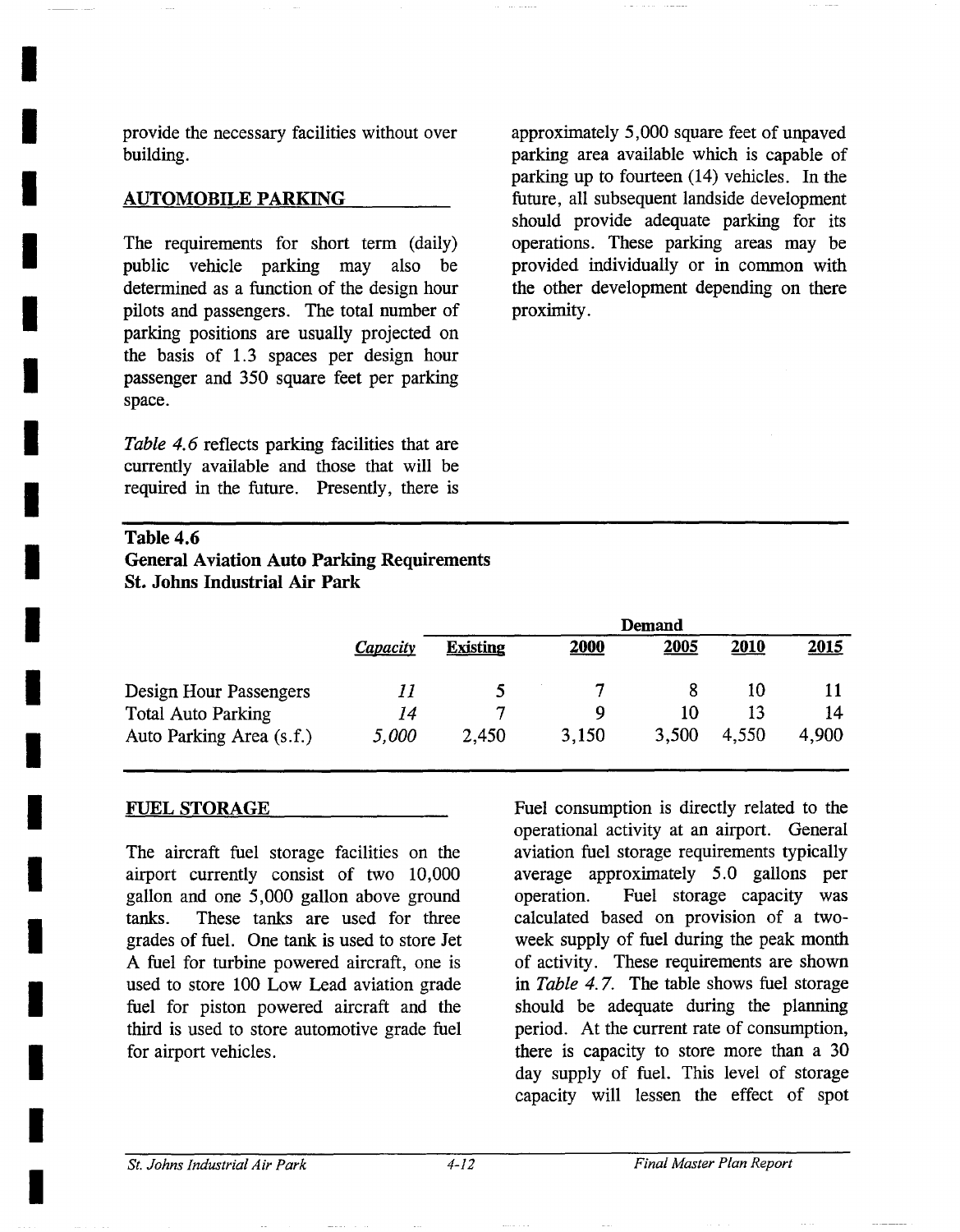shortages or allow the airport to take advantage of price fluctuations. At a minimum, at least a 10,000 gallon storage capacity of each grade of fuel should be provided to eliminate partial fuel deliveries and excess freight costs.

#### Table 4.7 **General Aviation Fuel Storage Requirements St. Johns Industrial Air Park**

|                       | <b>Demand</b> |                 |       |       |       |        |  |
|-----------------------|---------------|-----------------|-------|-------|-------|--------|--|
|                       | Capacity      | <b>Existing</b> | 2000  | 2005  | 2010  | 2015   |  |
| One-half (2 weeks) of |               |                 |       |       |       |        |  |
| Peak Month Operations | 5,000         | 900             | 1,260 | 1,620 | 1,980 | 2,250  |  |
| Gallons/Operation     | 5.0           | 5.0             | 5.0   | 5.0   | 5.0   | 5.0    |  |
| Fuel Storage (gals)   | 25,000        | 4,500           | 6,300 | 8,100 | 9.900 | 11,250 |  |
|                       |               |                 |       |       |       |        |  |

#### **UTILITIES**

**I** 

**I** 

**I** 

**I** 

**I** 

**I** 

**I** 

**I** 

**I** 

**I** 

**I** 

**I** 

**I** 

**I** 

**I** 

**I** 

**I** 

**I** 

*I* 

The existing water and waste waster systems were examined for their capacity to meet the long term demands of the airport. Domestic water is supplied by the City of St. Johns Water Department and sewage collection and treatment is accomplished through a combination of sanitary sewer and septic tank. The terminal building is connected to a City of St. Johns sewer line while other buildings on the airport are served by septic systems.

The existing sewer system is adequate to serve the existing and future needs of the terminal area. There is an eight inch sewer line that extends from the terminal building along the entrance road and connects with the main sewer line along  $13<sup>th</sup>$  West Street.

The existing water system is a six inch water main that supplies water to the terminal building. The City water system and this service line has adequate capacity to meet current demands and future development requirements. However, the existing water system dead ends at the terminal building and should ultimately be looped to provide consistent pressure and continuous service as development occurs on the airport.

Electrical service is provided by Navapache Electric Cooperative. Information on specific power service capacities and facilities were not available, but given the relatively small power requirements of the airport, current capacity appears to be adequate. Future power requirements for the airport will not significantly increase power demands and no electrical system improvements will be necessary for airport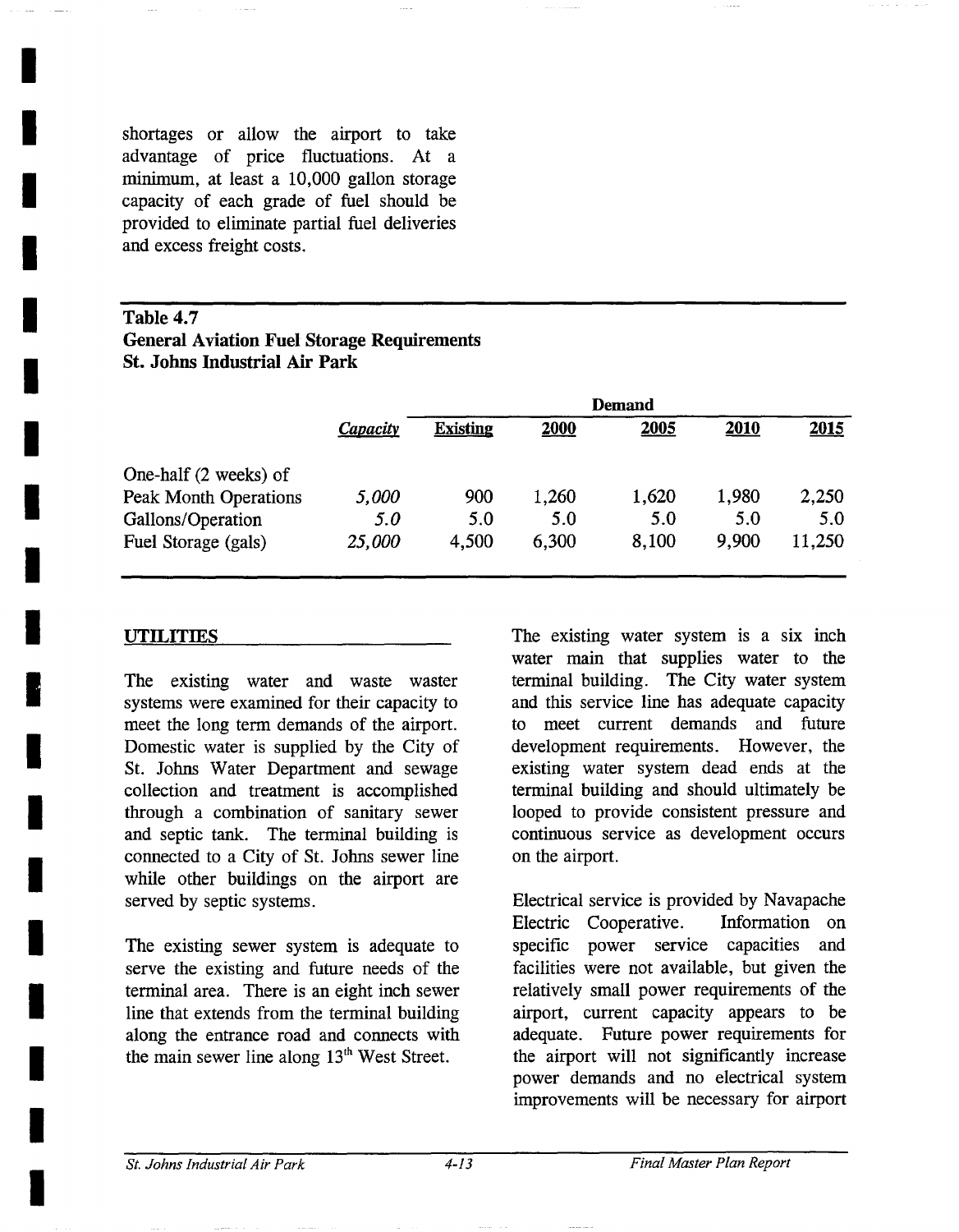purposes. However, other development in the industrial park could significantly increase power demands or change the types of power service. The potential industrial developments and their possible power requirements are not possible to predict.

Telephone service is provided by GTE Communications. Discussions with GTE representatives revealed that existing telephone facilities are more than adequate to meet all existing and anticipated future service requirements.

#### SUMMARY

**!** 

**I** 

**I** 

**I** 

**I** 

**I** 

**I** 

**I** 

**I** 

**I** 

**I** 

**i** 

**i** 

**I** 

**I** 

**I** 

**I** 

**I** 

As aviation activity increases in the St. Johns and White Mountain Area certain airport facilities will need to be improved or expanded. Several deficiencies have been identified in some of the facilities currently available at the airport. Principal among these is the need for additional runway length, aircraft storage hangars, and FBO facilities. The existing deficiencies will become more prominent in the future as activity at the airport increases. Therefore, measures must be taken to alleviate these deficiencies and accommodate future aviation activity.

The recommended development will not only improve or correct existing deficiencies, but also provide the modern and efficient facilities necessary to attract and encourage additional development and services. The next step in the master planning process is to analyze various alternatives capable of providing the necessary facilities.

Chapter Five will examine several alternatives, assess their relative strengths and weaknesses, and recommend development plan for the future of St. Johns Industrial Air Park.